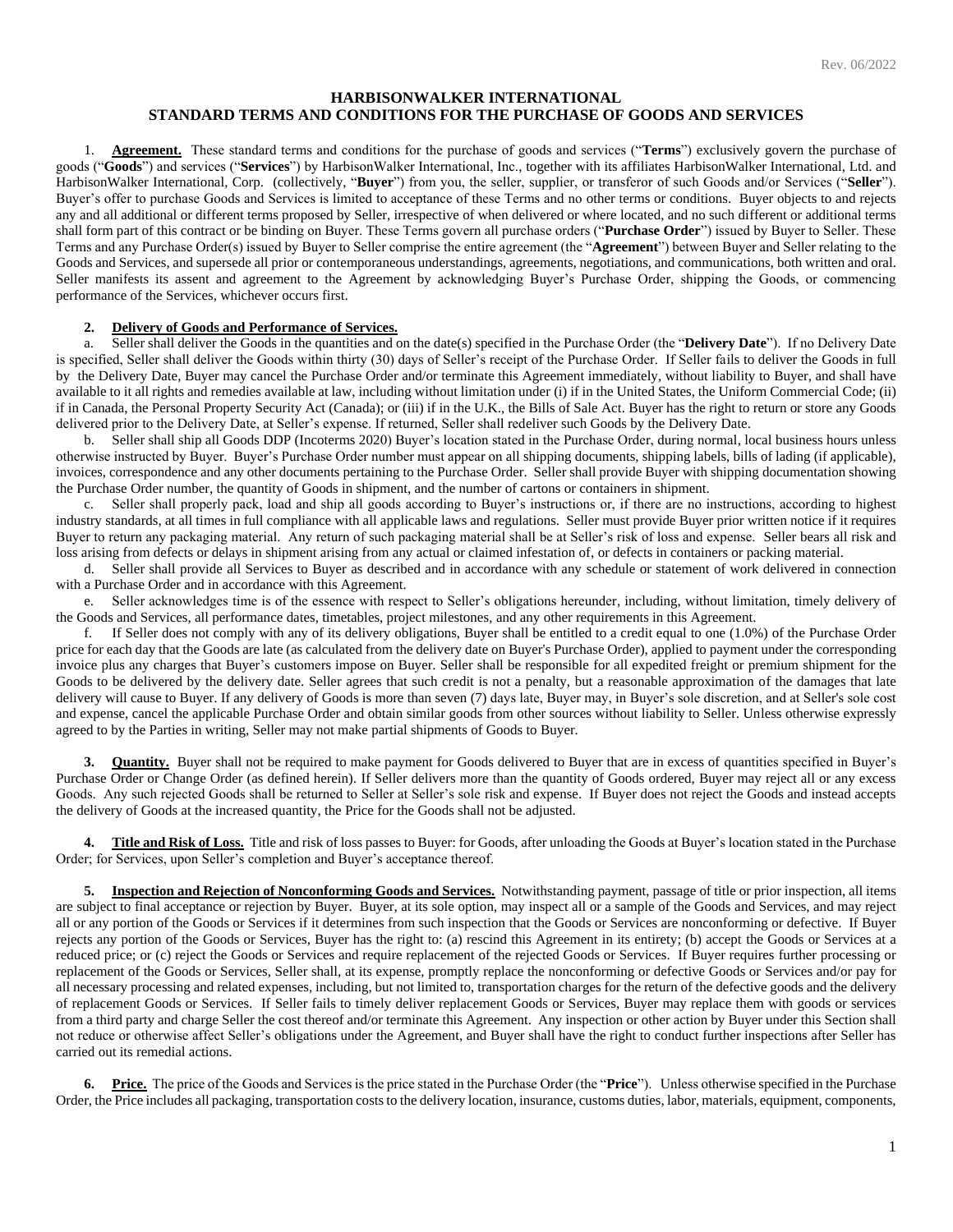fees, costs, and applicable taxes, including, but not limited to, all sales, use or excise taxes. No increase in the Price is effective, whether due to increased material, labor or transportation costs or otherwise, without the prior written consent of Buyer.

## **7. Payment Terms.**

a. Seller shall issue to Buyer an invoice: for Goods, at the time Seller ships the Goods; for Services, at the completion of the Services unless otherwise stated in the Purchase Order. Buyer shall pay all properly invoiced amounts within seventy-five (75) days after Buyer's receipt of both the invoice and the Goods or Services, except for any amounts disputed by Buyer in good faith. Without prejudice to any other right or remedy it may have, Buyer reserves the right to set off at any time any amount owing to it by Seller against any amount payable by Buyer to Seller under this Agreement.

b. Buyer shall at all times reserve the right to suspend any payment(s) if and insofar as Seller has not fulfilled its obligation(s) arising from these Terms and/or applicable law or regulation. In such case, the remaining amount shall not be increased in any way whatsoever, including, but not limited to, an increase due to interest.

c. If Buyer disputes the amount of any invoice or any part thereof, Buyer will pay all undisputed amounts, and the parties will negotiate in good faith to resolve the dispute. Seller shall continue performing its obligations under this Agreement notwithstanding any such dispute.

8. Most Favored Customer. Seller represents and warrants that the price for the Goods and Services is the lowest price charged by Seller to any of its external buyers of similar Goods. If Seller charges any other buyer a lower price, Seller must apply that price to all Goods and Services under this Agreement. If Seller fails to meet the lower price, Buyer, at its option, may discharge its liability under any invoice by paying such lower amount for Goods or Services, or terminate this Agreement without liability.

#### **9. Seller's Additional Obligations Regarding Services.**

Seller shall:

a. before the date on which the Services are to start, obtain, and at all times during the term of this Agreement, maintain, all necessary licenses and consents and comply with all relevant laws applicable to the provision of the Services;

b. comply with all rules, regulations and policies of Buyer respecting health, safety, and environment and building, facility and data security;

c. comply with Buyer's Supplier Quality Manual, which can be found at thinkhwi.com/sustainability/, incorporated by reference as if fully stated herein;

d. maintain complete and accurate records relating to the provision of the Services under this Agreement, including records of the time spent and materials used by Seller in providing the Services in such form as Buyer shall approve, permitting Buyer during the Agreement and for three years thereafter to inspect and make copies of such records and interview Seller personnel in connection with the provision of the Services;

e. obtain Buyer's written consent prior to entering into agreements with or otherwise engaging any person or entity, including all subcontractors and affiliates of Seller, other than Seller's employees, to provide any Services to Buyer (each approved subcontractor or other third party, a "**Permitted Subcontractor**"), such consent not relieving Seller of its obligations under the Agreement, with Seller remaining fully responsible for the performance of all Permitted Subcontractor and its employees and for their compliance with all of the terms and conditions of this Agreement as if they were Seller's own employees, and provided that nothing in this Agreement shall create any contractual relationship between Buyer and any Seller subcontractor or supplier;

f. require each Permitted Subcontractor to be bound in writing by the confidentiality provisions of this Agreement;

g. ensure that all persons, whether employees, agents, subcontractors, or anyone acting for or on behalf of Seller, are properly licensed, certified, accredited as required by applicable law and are suitably skilled, experienced and qualified to perform the Services;

h. ensure that all of its equipment used in the provision of the Services is in good working order, suitable for the purposes for which it is used, and fully compliant with all applicable laws, rules, and regulations; and

i. keep and maintain any Buyer equipment in its possession in good working order and not dispose of or use such equipment other than in accordance with Buyer's written instructions or authorization.

**10. Change Orders.** Buyer reserves the right to modify the Purchase Order with respect to quantities, delivery schedules and/or specifications by issuing one or more order changes (each a "**Change Order**") to Seller. If Seller's costs are reduced because of changes, Seller shall reduce the Price to reflect all such quantifiable cost savings, whether direct or indirect. If Seller's costs are increased because of changes, Seller shall within ten (10) days of receipt of a Change Order submit to Buyer a firm cost proposal for the Change Order. If Buyer accepts such cost proposal, Seller shall proceed with the changed services subject to the cost proposal and the terms and conditions of this Agreement. If Seller does not submit a firm cost proposal within ten (10) days of the receipt of the Change Order, then Seller shall be deemed to waive any claim for a price increase due to the changes and shall perform the changes without any adjustment in Price.

### **11. Warranties.**

a. Seller warrants to Buyer that for a period of twenty-four (24) months from the Delivery Date, all Goods will: (i) be free from any defects (patent or latent) in workmanship, material and design; (ii) conform to applicable specifications, drawings, designs, samples and other requirements specified by Buyer; (iii) be free of materials and/or contaminants not listed in Buyer's specifications that Buyer determines, in its sole discretion, is unacceptable (iv) be fit for their intended purpose and operate as intended; (v) be merchantable; (vi) be free and clear of all liens, security interests or other encumbrances; and (vii) not infringe or misappropriate any third party's patent or other intellectual property rights. These warranties survive any delivery, inspection, acceptance or payment of or for the Goods by Buyer.

b. Seller warrants to Buyer that (i) it shall perform the Services using personnel of required skill, experience and qualifications, in a professional and workmanlike manner in accordance with generally recognized industry standards for similar services, and shall devote adequate resources to meet its obligations under this Agreement; and (ii) the Services shall be free from defects in workmanship for a period of twenty-four (24) months from Seller's completion and Buyer's acceptance thereof.

c. The warranties set forth in this Section 11 are cumulative and in addition to any other warranty provided by law or equity. If any of the foregoing warranties are breached, Buyer may, at its election and in addition to any rights or remedies it may have, (i) return Goods to Seller at Seller's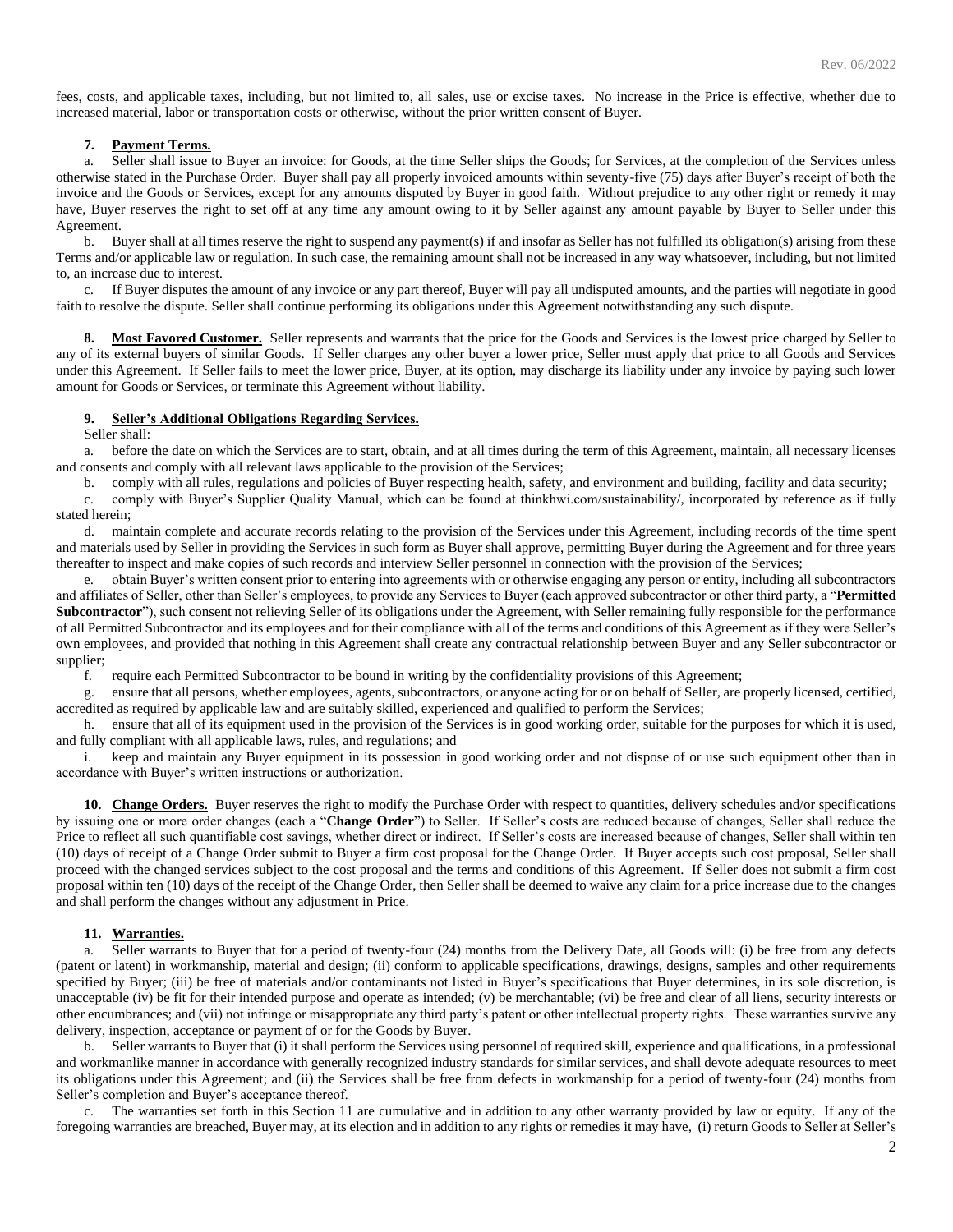risk and expense; (ii) require Seller, at Seller's expense, to promptly replace or correct the Goods or Services; (iii) require return of any amounts paid for the Goods or Services, including any costs Buyer incurred in connection therewith; (iv) acquire replacement Goods or Services at Seller's expense; (v) accept or retain non-conforming Goods or Services and equitably reduce the Price; and/or (vi) require Seller to re-perform the Services at no cost to Buyer. Such remedies are not exclusive, and Buyer hereby reserves all of its rights and remedies under applicable law.

**12. Indemnification.** Seller shall defend, indemnify and hold harmless Buyer and Buyer's parent company, subsidiaries, affiliates, successors or assigns and respective directors, officers shareholders and employees from and against any and all claims, actions, damages or causes of action at law or in equity, together with any and all losses, costs, penalties, fines, interest and expenses, and reasonable attorney and professional fees arising in connection therewith or related thereto (i) that are asserted by any party for damage to property, bodily injuries, diseases or death (including any worker's compensation claims) arising or in any manner relating to the Goods or Services, (ii) that relate to or arise out of any claim asserted through or under Seller by Seller's subcontractors, material men and suppliers (including mechanic's lien claims), (iii) that relate to any breach by Seller of any of the warranties, covenants, terms or conditions of this Agreement, or (iv) that relate to any act or omission of Seller or any of its personnel, including, but not limited to, Seller's negligence, willful misconduct or breach of the Agreement. Seller shall not enter into any settlement without Buyer's prior written consent.

**13. Limitation of Liability.** IN NO EVENT SHALL BUYER BE LIABLE FOR ANY INDIRECT, SPECIAL, INCIDENTAL, CONSEQUENTIAL, OR PUNITIVE DAMAGES, LOST PROFITS OR LOST REVENUE CLAIMS, ARISING OUT OF OR RELATING TO THIS AGREEMENT, IRRESPECTIVE OF WHETHER SUCH DAMAGES ARE FORESEEABLE, BUYER HAS BEEN ADVISED OF THE POSSIBILITY OF SUCH DAMAGES, OR THE LEGAL THEORY UNDER WHICH SUCH CLAIM IS MADE.

**14. Insurance.** During the term of this Agreement Seller shall, at its own expense, maintain and carry insurance in full force and effect, with financially sound and reputable insurers with no less than an A- rating, the following types and amounts of occurrence-based insurance: commercial general liability (including product liability, completed operations, contractual liability and advertising injury) in an amount no less than \$1 million per occurrence, \$3 million aggregate; worker's compensation in statutorily required amounts; automobile liability in an amount no less than \$1 million per occurrence, \$3 million aggregate; and umbrella insurance over the commercial general liability and automobile insurance in an amount not less than \$5 million. Upon Buyer's request, Seller shall provide Buyer with a certificate of insurance from Seller's insurer evidencing the insurance required by this section, and such certificate of insurance shall name Buyer and its affiliates as additional insureds, state that it is primary over any insurance of Buyer, and waive any right of subrogation against Buyer, its affiliates and insurers.

#### **15. Compliance with Laws.**

a. Seller shall comply with all applicable laws, regulations and ordinances. Seller shall maintain in effect all the licenses, permissions, authorizations, consents and permits that it needs to carry out its obligations under this Agreement. If applicable, Seller shall comply with all export and import laws of all countries involved in the sale of Goods under this Agreement or any resale of the Goods by Seller. Seller assumes all responsibility for shipments of Goods requiring any government import clearance. Buyer may terminate this Agreement if any governmental authority imposes antidumping or countervailing duties or any other penalties on Goods.

b. Seller represents and warrants to Buyer that Seller and its agents and employees are in compliance and shall comply with all applicable antibribery and anti-corruption laws, including the U.S. Foreign Corrupt Practices Act. Seller and its agents and employees, in connection with this Agreement or in connection with any other business transaction related to Buyer, have not, directly or indirectly, offered, paid, promised, or authorized the giving of money or anything of value, nor will Seller or its agents and employees, directly or indirectly, offer, pay, promise, or authorize the giving of money or anything of value to any government official for the purpose of influencing any act or decision of such government official. Buyer may terminate this Agreement and cancel any Purchase Order immediately, without liability to Seller, if Buyer has a reasonable basis to believe that Seller has violated this provision.

c. To the extent Buyer is making any purchase in connection with any government contract, Seller acknowledges and agrees that any contract provision required under the Federal Acquisition Regulations or other applicable regulations to be incorporated in any subcontract are so incorporated by this reference. Without limiting the generality of the foregoing, to the extent that any goods and/or services covered by this contract are supplied by Seller for Buyer's use in performance of any government contract or subcontract, Seller shall comply with all applicable government regulations.

**16. Termination.** Buyer may terminate this Agreement at any time and without liability to Buyer upon written notice to Seller, in the event of the following: (i) insolvency of Seller; (ii) filing of a voluntary or involuntary petition in bankruptcy by or against Seller; (iii) appointment of a custodian, receiver or trustee for Seller; or (iv) execution of an assignment for the benefit of creditors by Seller. Buyer reserves the right to terminate all or any part of any Purchase Order without liability to Seller immediately if Seller has breached any obligation under this Agreement. Buyer may also terminate all or any part of any Purchase Order for its own convenience upon ten (10) days' notice to Seller, in which Seller shall be entitled to an equitable amount not in excess of its verified direct costs reasonably expended prior to receipt of notice, less any mitigated or salvaged value. Except as otherwise set forth in this Section, Seller's sole and exclusive remedy for any termination shall be payment for the Goods received and accepted and Services accepted by Buyer prior to termination.

**17.** Waiver. No waiver by Buyer of any of the provisions of this Agreement is effective unless explicitly set forth in writing and signed by an authorized representative of Buyer. No failure to exercise, or delay in exercising, any right, remedy, power or privilege arising from this Agreement operates, or may be construed, as a waiver thereof. No single or partial exercise of any right, remedy, power or privilege hereunder precludes any other or further exercise thereof or the exercise of any other right, remedy power or privilege.

**18. Confidential Information.** All non-public, confidential or proprietary information of Buyer, including but not limited to, specifications, samples, patterns, designs, plans, drawings, documents, data, business operations, customer lists, pricing, discounts or rebates, whether disclosed orally or disclosed or accessed in written, electronic or other form or media, and whether or not marked, designated or otherwise identified as "confidential" in connection with these Terms is confidential, solely for the purpose of supplying Goods and Services and may not be disclosed or copied unless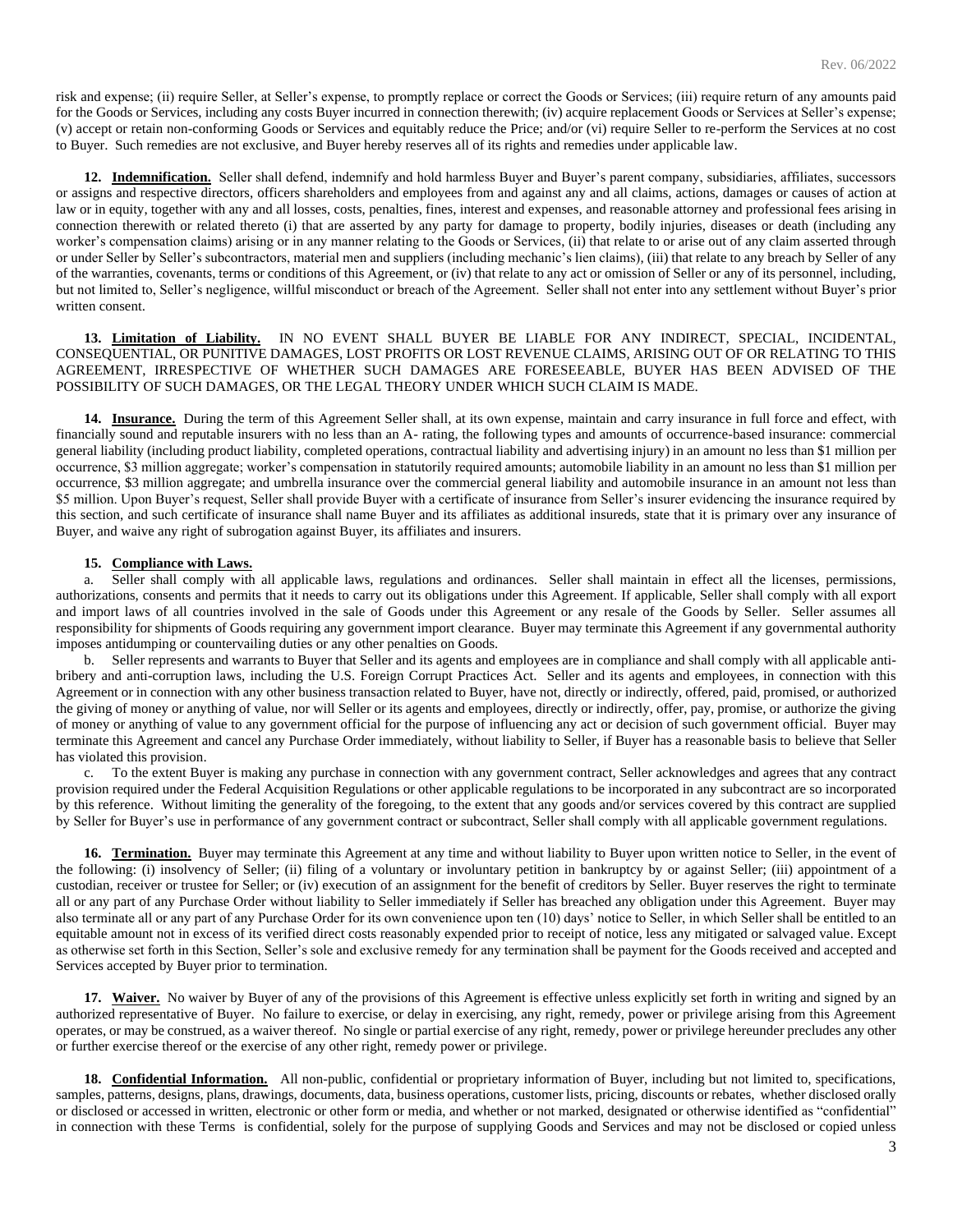authorized in advance by Buyer in writing. Upon Buyer's request, Seller shall promptly return all documents and other materials received from Buyer. In addition to all other remedies available to Buyer, Buyer is entitled to equitable relief including, including injunctive relief, against Seller and its representatives to prevent the breach or threatened breach of this provision and to secure its enforcement. Buyer grants Seller no right or license in or to its confidential or proprietary information except to the extent minimally necessary to deliver the Goods or Services, and only for such purpose.

**19. Cumulative Remedies.** Buyer's rights and remedies under this Agreement are cumulative and in addition to any other rights and remedies available at law, in equity, or otherwise.

**20. Force Majeure and Allocation.** Neither party shall be liable to the other for any delay or failure in performing its obligations under this Agreement to the extent that such delay or failure is caused by an: (i) Act of God and natural disasters such as floods, fire and earthquakes, (ii) epidemics and quarantines, (iii) violence such as war, hostilities, terrorist acts and civil unrest, (iv) government action or intervention, such as laws, orders and embargoes, or (iv) weather event which by its nature could not have been foreseen by such party or, if it could have been foreseen, was unavoidable ("**Force Majeure Event**"). Seller acknowledges and agrees Seller's (i) failure to obtain or delay in obtaining supply, (ii) economic hardship, (iii) equipment or tool mechanical failure(s), (iv) shortages of power, utility, infrastructure or transportation, or (v) changes in market conditions are not considered Force Majeure Events. If a Force Majeure Event prevents Seller from carrying out its obligations under this Agreement for a continuous period of more than ten (10) business days, Buyer may terminate this Agreement immediately by giving written notice to Seller, without any liability to Seller. Further, if at any time the parties determine that Seller's supply is insufficient to meet the actual or forecasted needs of Buyer and forecasted needs of Seller's other customers (whether under contract or not), Seller shall allocate its entire remaining supply to fulfill Buyer's needs first. In allocating the risk of delay or failure of performance of their respective obligations under this Agreement, the parties have not taken into account the possible occurrence of any of the events listed herein or any similar or dissimilar events beyond their control. Therefore, irrespective of whether such listed, the parties agree that similar or dissimilar events were foreseeable as of the date of this Agreement.

**21. Non-Assignment.** Seller may not assign or delegate its rights or obligations under this Agreement without Buyer's prior written consent. Any purported assignment without such consent is void.

**22. Relationship of the Parties.** The relationship between the parties is that of independent contractors. Nothing contained in this Agreement shall be construed as creating any agency, partnership, joint venture, or other form of joint enterprise, employment or fiduciary relationship between the parties, and neither party shall have authority to contract for or bind the other party in any manner whatsoever.

### **23. Choice of Law; Jurisdiction.**

a. If the transaction is with HarbisonWalker International, Inc., these Terms and all acts or omissions in connection with this contract shall be governed by and construed under the laws of the Commonwealth of Pennsylvania, without regard to its choice of law provisions and any claim, controversy, or dispute shall be resolved solely and exclusively in the state and federal courts situated in Allegheny County, Pennsylvania, and Buyer and Seller expressly consent and submit to the jurisdiction of such courts.

b. If the transaction is with HarbisonWalker International, Ltd., these Terms and all acts or omissions in connection with this contract shall be governed by and construed under the laws of England and Wales, without regard to its choice of law principles and any claim, controversy, or dispute shall be resolved solely and exclusively in the courts situated in London, England, and Buyer and Seller expressly consent and submit to the jurisdiction of such courts.

If the transaction is with HarbisonWalker Corp., these Terms and all acts or omissions in connection with this contract shall be governed by and construed under the Canadian Sale of Goods Acts, without regard to its choice of law principles and any claim, controversy, or dispute shall be resolved solely and exclusively in the courts situated in Ontario, Canada, and Buyer and Seller expressly consent and submit to the jurisdiction of such courts.

d. For all transactions between Seller and Buyer, the United Nations Convention for Contracts for the International Sale of Goods shall not apply to these Terms or this contract.

**24. Imported Goods.** Unless otherwise expressly agreed to in writing by Buyer, all Goods purchased hereunder that originate from sources or suppliers based outside of the United States of America shall be sold in accordance with the freight terms listed on the Purchase Order. Imported Goods shall be shipped as Buyer so directs. Seller shall act as the importer of records in the United States for all such Goods.

**25. Notices.** All notices, requests, consents, claims, demands, waivers and other communications hereunder (each, a "Notice") shall be in writing and addressed to the parties as set forth on their purchase orders or invoices. All Notices shall be delivered by personal delivery, nationally recognized overnight courier, or certified or registered mail (in each case, costs prepaid and proof of delivery required). Except as otherwise provided in this Agreement, a Notice is effective only (a) upon receipt of the receiving party, and (b) if the party giving the Notice has complied with the requirements set forth in this Section.

26. **Severability.** If any term or provision of this contract is invalid, illegal, or unenforceable in any jurisdiction, such invalidity, illegality, or unenforceability shall not affect any other term or provision of this Agreement or invalidate or render unenforceable such term or provision in any other jurisdiction.

27. **Survival.** Provisions of these Terms which by their nature should apply beyond their terms will remain in force after any termination or expiration of this Agreement including, but not limited to, the following provisions: Insurance, Compliance with Laws, Confidential Information, Indemnification, Choice of Law, and Survival.